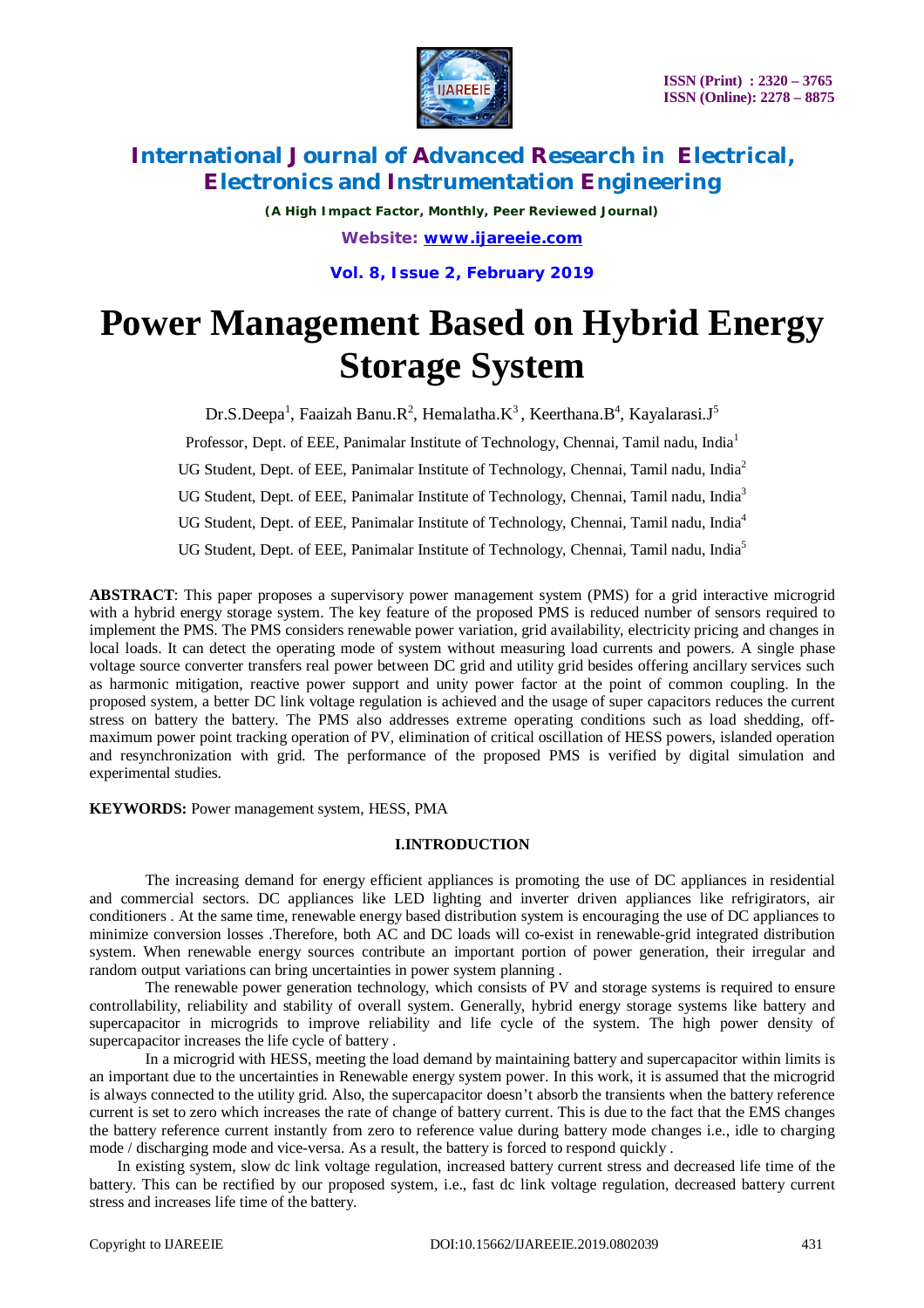

*(A High Impact Factor, Monthly, Peer Reviewed Journal)*

### *Website: [www.ijareeie.com](http://www.ijareeie.com)*

#### **Vol. 8, Issue 2, February 2019**

#### **II POWER MANAGEMENTALGORITHM (PMA):**

The PMA decides the operating mode of the system based on average current. The PMA is formulated with following operational objectives. (i) To identify the operating mode of the system and make decisions based on average current,(ii) To achieve power balance in every operating mode, (iii) To maintain Battery and supercapacitor within limits and to eliminate current oscillation of HESS at the edge of supercapacitor, (iv) To supply average power by battery only if the system is islanded, (v) To supply oscillating and transient peak powers by supercapacitor only, (vi) to minimize/maximize power drawn/supplied from/to grid during peak pricing and (vii) To provide minimum backup for critical loads in islanded mode.

There are three operating modes of the system, namely

- (A) Deficit power mode (DPM)
- (B) Floating power mode (FPM)
- (C) Excess power mode (EPM).



Fig 1 Simplified block diagram of PMA

In both modes of operation, there are three sub-modes based on the availability of grid and peak pricing status .They are (i) Peak pricing mode (ii) Off-peak pricing mode (iii) Islanded mode.

In each sub-mode, SoCB and SoCSC are monitored and maintained within limits. If grid power pricing is high then Pk is set to high (1), else set to low (0). Similarly, when the system is connected to grid then G is set to high (1), else set to low (0). A rule based control is developed to implement the PMA. The algorithm is initialized with battery SoC lower limit BL and upper limit BU are set to 0.25 and 0.9 respectively and supercapacitor lower limit SL and upper limit SU are set to 0.2 and 0.9 respectively.

### **(A) DEFICIT POWER MODE:**

In DPM, the average current is greater than or equal to zero and there are three sub-modes explained as following.

#### **ModeA**: D-peak pricing mode

In this mode, grid is on and peak pricing is enabled i.e.,  $G = 1$ ,  $Pk = 1$ . The deficit power is drawn from grid while charging battery and supercapacitor upto 50% of their capacity by updating  $BL = 0.5$  and  $SL = 0.5$ . There are four possible cases depending on SoCB and SoCSC. In those four cases, battery and supercapacitor are charged if their SoCs are less than their respective lower limits, else battery will be idle and supercapacitor supplies transient and oscillating powers.

#### **ModeB**: D-off peak pricing mode

In this mode, grid is on and peak pricing is disabled i.e.,  $G = 1$ ,  $Pk = 0$ . As the grid power pricing is less, the deficit power is drawn from grid while charging battery and super capacitor upto 90% of their capacity by updating  $BU = 0.9$ and  $SU = 0.9$ .

#### **ModeC**: D-islanded mode

In this mode, grid is off i.e.,  $G = 0$ . Therefore, the deficit power is to be supplied by HESS or proportionate load should be shed.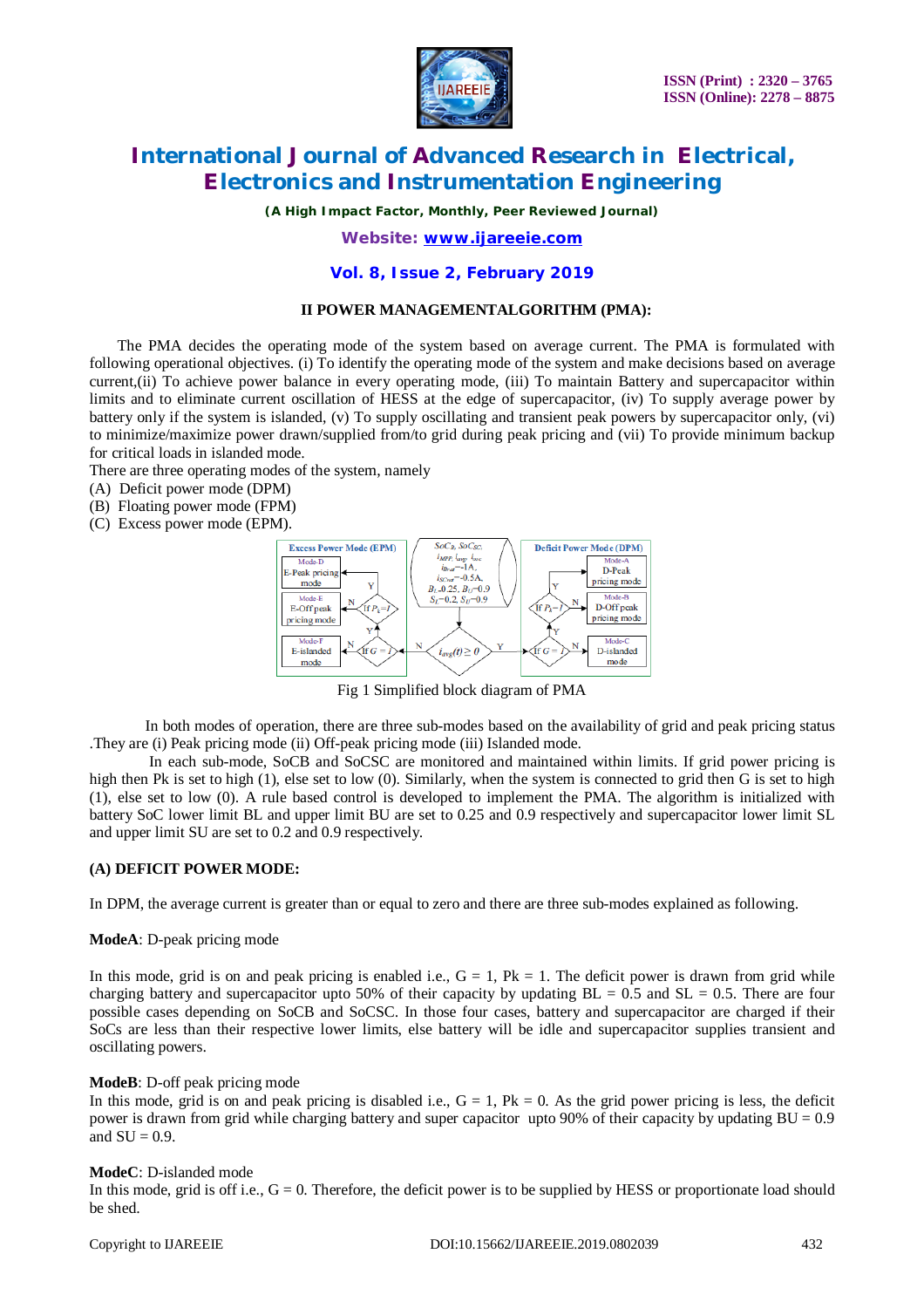

*(A High Impact Factor, Monthly, Peer Reviewed Journal)*

*Website: [www.ijareeie.com](http://www.ijareeie.com)*

# **Vol. 8, Issue 2, February 2019**

#### **(B) EXCESS POWER MODE:**

In EPM, the average current is less than zero and there are three sub-modes explained as following.

#### **ModeD**: E-peak pricing mode

In this mode, grid is on and peak pricing is enabled i.e.,  $G = 1$ ,  $Pk = 1$ . Therefore, maximum possible amount of excess power is injected into the grid by limiting battery and supercapacitor charging up to 50% of their capacity by updating  $BL = 0.5$  and  $SL = 0.5$ . As the power is injected into the grid, it is referred as grid injecting mode.

### **ModeE:** E-off peak pricing mode

In this mode, grid is on and peak pricing is disabled i.e.,  $G = 1$ ,  $Pk = 0$ . Therefore, the excess power is preferred to charge battery and supercapacitor upto 90% of their capacity by updating  $BU = 0.9$  and  $SU = 0.9$  as the pricing of power injected into the grid is less. Once the battery and supercapacitor are fully charged, the excess power is injected into grid.

#### **ModeF**: E-islanded mode

In this mode, grid is off i.e.,  $G = 0$ . Therefore, the excess power has to be absorbed by HESS or the PV power should be controlled such that it is equal to load power.

#### **III.PROPOSED METHOD**

The block diagram of the proposed method is shown in figure 2.It consists of four main units. They are (i) Photovoltaic Inverter (ii) Power Management System (iii)Super capacitor Units and (iv) Renewable Energy system.



### **Figure 2 Block diagram of proposed method**

**(A) Photovoltaic Inverter :**A solar inverter, or converter or PV inverter, converts the variable direct current (DC) output of a photovoltaic (PV) solar panel into a utility frequency alternating current (AC) that can be fed into a commercial electrical grid or used by a local, off-grid electrical network.It is a critical balance of system (BOS)– component in a photovoltaic system, allowing the use of ordinary AC-powered equipment Solar power inverters have special functions adapted for use with photovoltaic arrays, including maximum power point tracking and anti-islanding protection.

**(B) Power Management System :** A Power Management System is a modular unit, which combines Static Voltage Regulator, Isolation Transformer, Best Phase Selector, Auto Mains Failure, AC Distribution Panel, Lightning and Surge protection and Alarm systems to provide the Power Management Solution for Telecom BTS sites. PMS has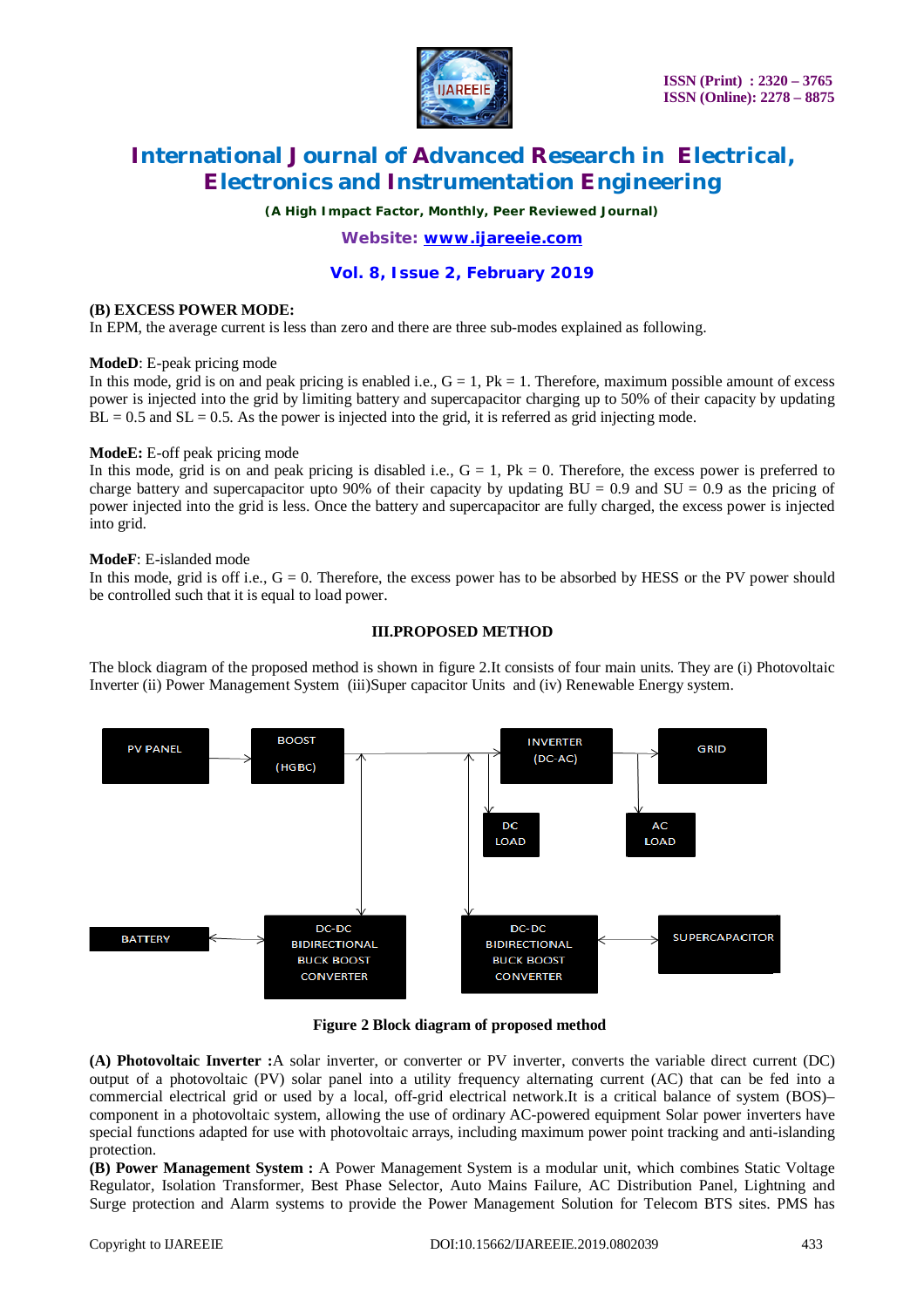

*(A High Impact Factor, Monthly, Peer Reviewed Journal)*

*Website: [www.ijareeie.com](http://www.ijareeie.com)*

### **Vol. 8, Issue 2, February 2019**

utility for other applications as well where a controlled power is required for electrical appliances at industrial sites, manufacturing facilities.

**(C)Super capacitor Units :**A Super capacitor (SC) is a high-capacity capacitor with capacitance values much higher than other capacitors that bridge the gap between electrolytic capacitors and rechargeable batteries.Because, Supercapacitors operate without forming chemical bonds current loads, including charge, discharge and peak currents are not limited by reaction constraints.Current load and cycle stability can be much higher than for rechargeable batteries. Current loads are limited only by internal resistance, which may be substantially lower than for batteries.

**(D) Renewable Energy System :**A solar panel is a packaged, interconnected assembly of solar cells, also known as photovoltaic cells. The solar panel can be used as a component of a larger photovoltaic system to generate and supply electricity in commercial and residential applications. A photovoltaic system typically includes an array of solar panels, an inverter, and sometimes a battery and interconnection wiring. Solar panels use light energy from the sun to generate electricity through the photovoltaic effect.

The structural member of a module can either be the top layer or the back layer. The majority of modules use waferbased crystalline silicon cells or thin-film cells based on cadmium telluride or silicon. The conducting wires that take the current off the axels may contain silver, copper or other conductive transition metals.

The simulation circuit of the proposed method is shown in figure 3.



**Figure 3 simulation circuit of the proposed method**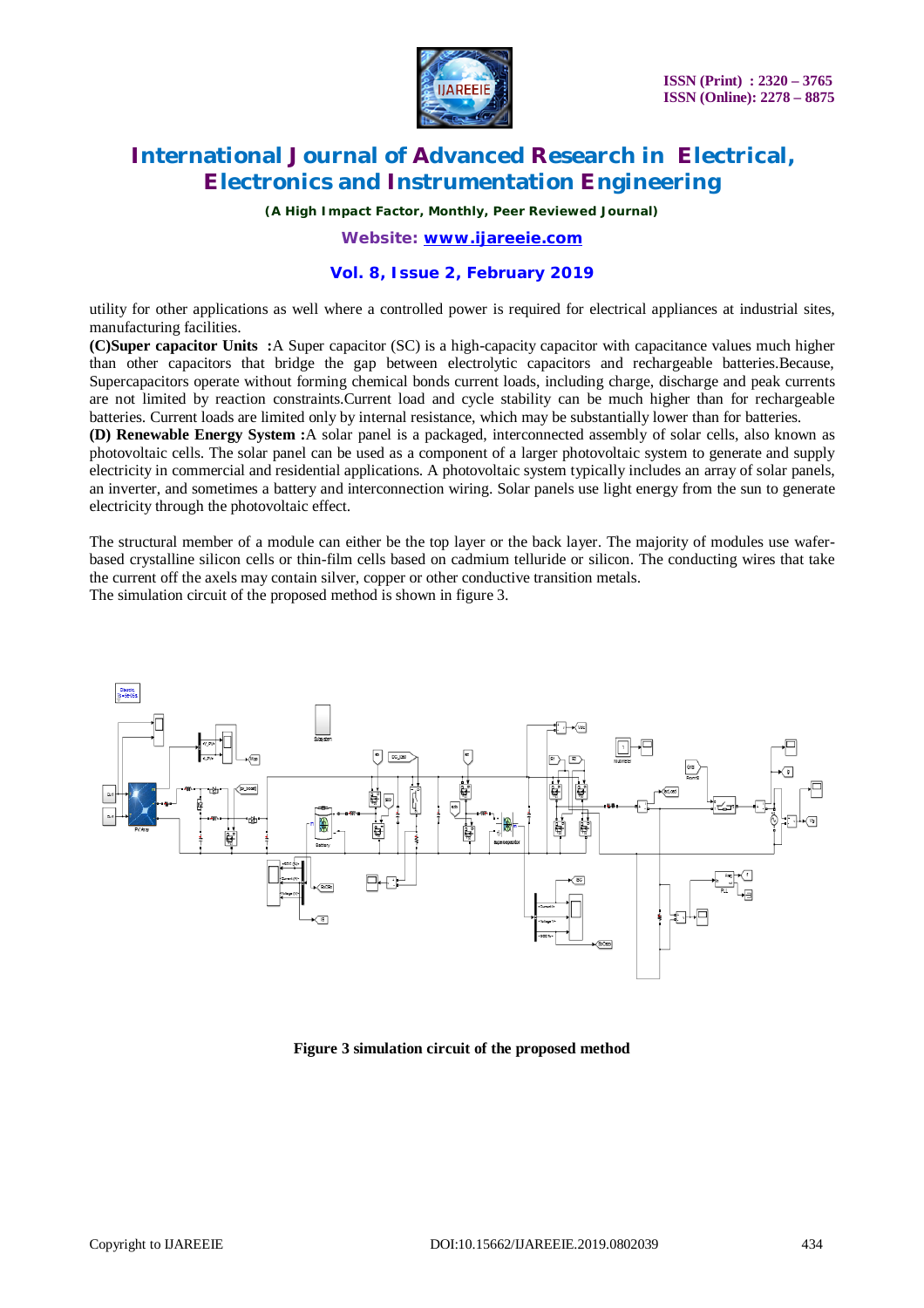

*(A High Impact Factor, Monthly, Peer Reviewed Journal)*

*Website: [www.ijareeie.com](http://www.ijareeie.com)*

**Vol. 8, Issue 2, February 2019**

### **IV. RESULT AND DISCUSSION**

The high gain boost convertor( HGBC) Voltage and Current Wave Form is shown in figure 4



**Figure 4 HGBC Voltage and Current Wave Form**

The above graph shows the output voltage and output current of high gain boost convertor (DC-DC). The voltage produced by solar panel is 12 v, this can be boosted upto 100v with the help of high gain boost converter(DC-DC).This boosted output is given to the inverter(DC-AC) and the DC load .The inverter converts the dc voltage into the ac voltage and it is given to the grid.

The Grid Voltage And Current wave form is shown in figure 5



**Figure.5 Grid voltage and current waveform**

The above graph shows the output voltage sand output current of grid unit .The output of the inverter voltage is given to the grid unit and the AC load . The PMS is initiated at this instant with battery and super capacitor SoCs less than their lower limits of 0.25 and 0.2 respectively. Therefore, both battery and super capacitor charge from grid until their SoCs reach the updated lower limit of 0.5. Few important modes are discussed in the following section.